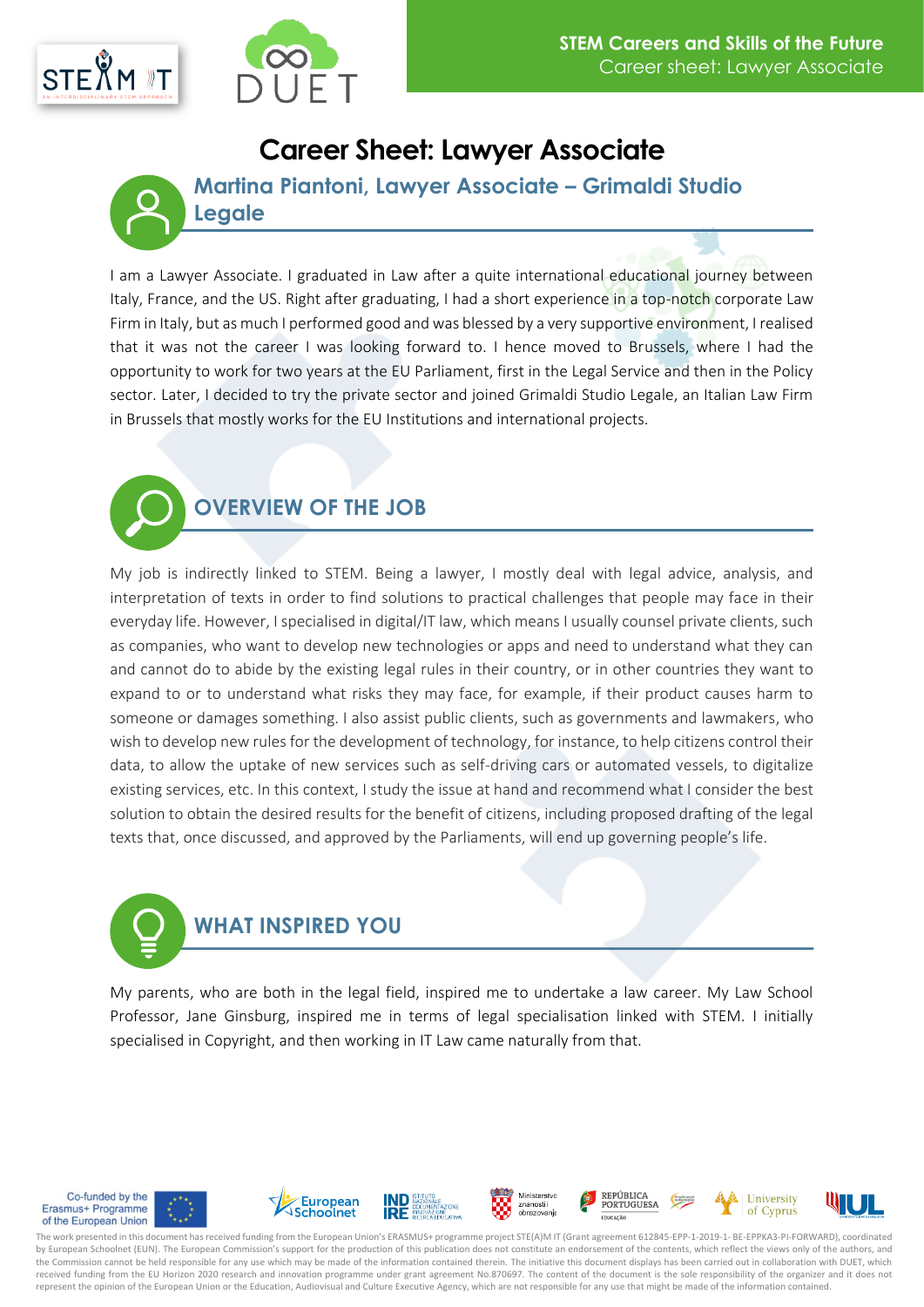



**TYPICAL WORKING DAY**

I usually check my emails as soon as I arrive at work and reply to all the emails. Then I can have very different working days depending on the period/project(s) I am working on. I usually participate in several meetings to arrange the work with other team members or present some work results to clients; I read, study, and write a lot. Sometimes I conduct interviews as part of my research process (to gather opinions/information from other expert persons in the sector).



# **STUDY & CAREER PATH**

I graduated in Law from the Sapienza University of Rome. After having started my studies in Italy, I did an Erasmus in France (Aix-en-Provence), where I first learnt about New Technologies Law. I then enrolled on some scholarship programs, which I was lucky enough to be awarded, namely, a Double Degree Exchange Programme at Columbia Law School of New York and a Thesis Research Programme in France, focusing on comparative law. During my year in New York, I followed in the footsteps of my American Professor and specialised in Copyright, and then IT Law. What has helped me most in building my current career is studying in different countries and different languages. This allowed me to get in touch with diverse environments and subject matters, to figure out about legal fields and professions I had never heard about, and to question myself and change plans (my initial idea was to specialise in International Peace Law). Ultimately, to explore alternative ways of reasoning and problem solving and enhance my flexibility, which is key when your job is straddling two dissimilar fields (as tech and law).



Professional and personal key skills needed to do my job, in my opinion, are:

- Analytical: Consulting, Critical thinking, Problem-solving, Research, Time Management
- Business: Administrative skills
- Communication: Editing, Newsletters, Translation, Writing
- Management: Leadership, Negotiation, People Management, Project Management
- Personal and Social: Adaptability, Commitment, Flexibility, Initiative, Personal responsibility, Productivity



I could use my skills for any job in the Legal or Policy sectors, such as an in-house counsellor, judge,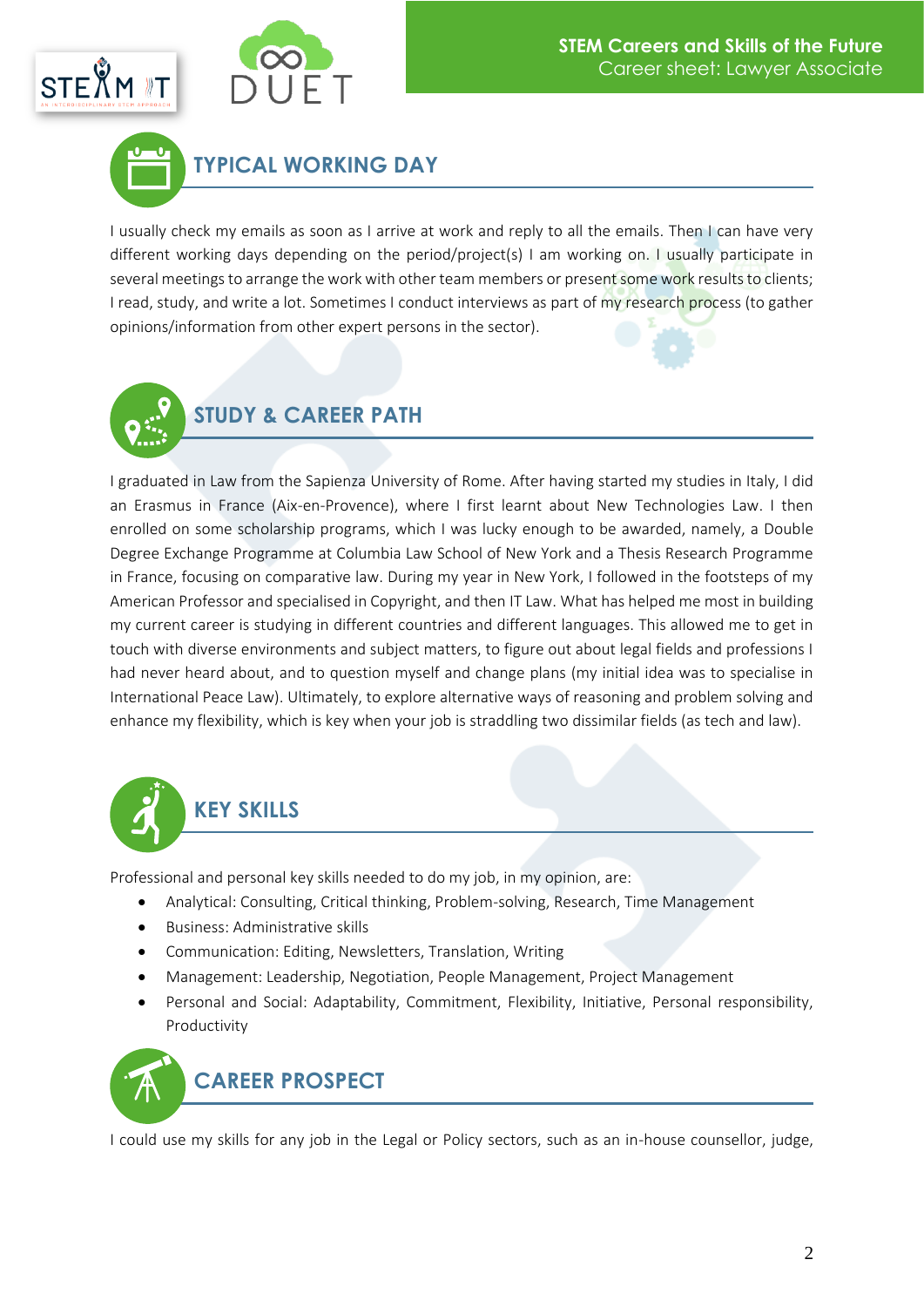



arbitrator, public officer, policy advisor, consultant, or others. Some of these positions, although they are accessible with my skills, require passing a public competition.





Having to cope with many different tasks and projects at the same time; keeping myself always updated; putting together legal and technical worlds, which means working with people with extremely different backgrounds and adapt to them, as well as understanding the technical implications of projects from tech experts and translate them into understandable pieces of information for colleagues/clients in the policy or legal domain.



#### **YOUR ADVICE TO STUDENTS**

My advice to students would be to be curious and creative, explore, push your limits. Don't worry if you still don't know what you want to become. Lifestyles and careers are always transforming, think of the increased easiness to travel and automation which are putting forward jobs and ways of living vastly different from those we have known so far. If you don't see your "perfect job" out there, you might always create it! Also, communication is key, so focus on learning new languages.



### **YOUR ADVICE TO TEACHERS AND PARENTS**

My advice to teachers and parents would be - listen to your kids and encourage their passions without limiting them to what you know or have personally experienced. Make sure they travel, so they can receive diverse inputs and stimuli and see different things/persons from what they experience in their daily routine.

#### **ABOUT DUET**DUET

This Career sheet has been provided by DUET. DUET will help public sector decision-making become more democratic and effective. By creating digital replicas of a city, people, no matter their background, can use the Digital Twins 3D and 2D interfaces for easy policy impact exploration and experimentation across entire cities and regions.